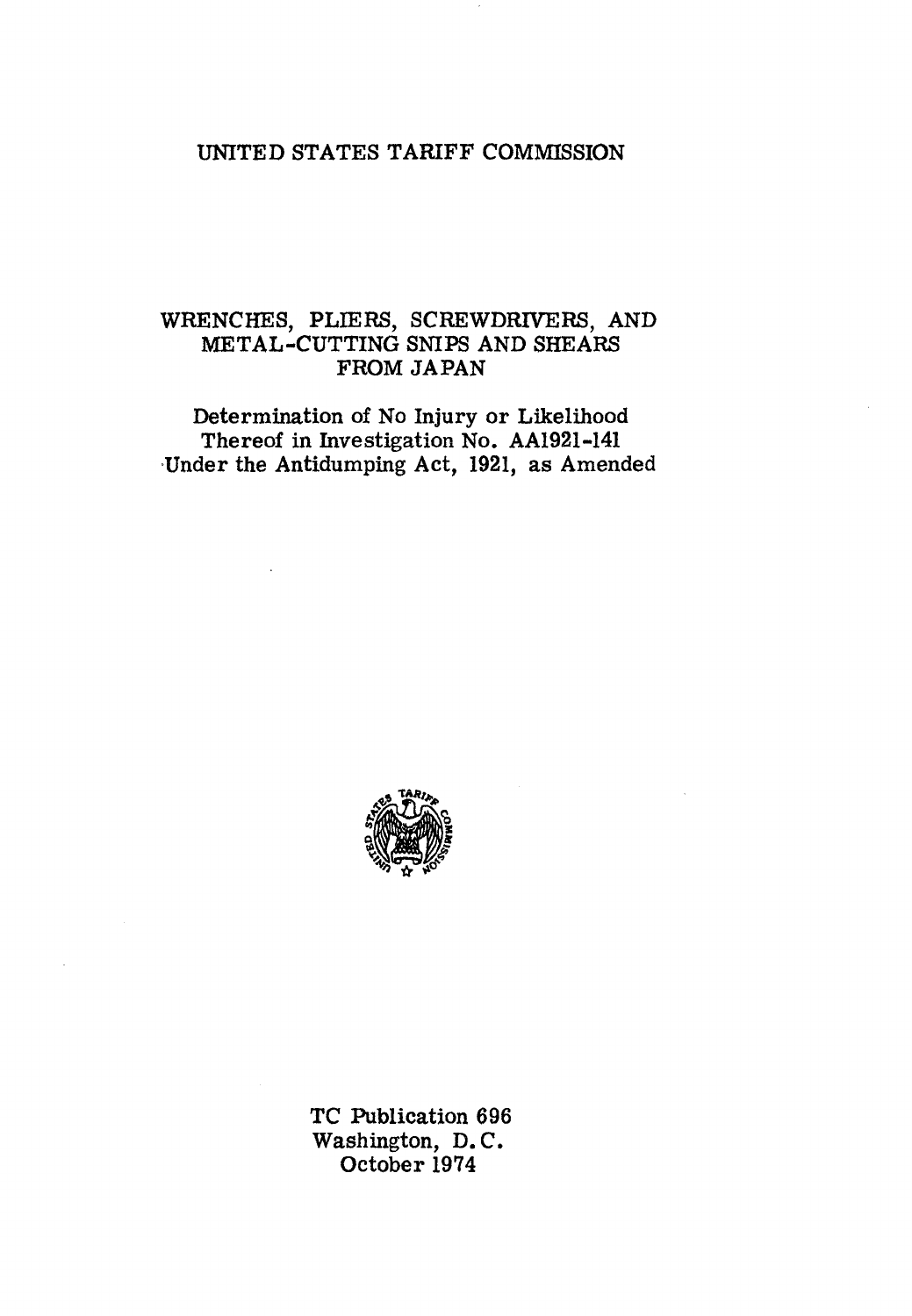# UNITED STATES TARIFF COMMISSION

# COMMISSIONERS

Catherine Bedell, Chairman Joseph 0. Parker, Vice Chairman Will E. Leonard, Jr. George M. Moore Italo H. Ablondi Daniel Minchew

Kenneth R. Mason, Secretary to the Commission

Address all communications to United states Tariff Commission Washington, D. C. 20436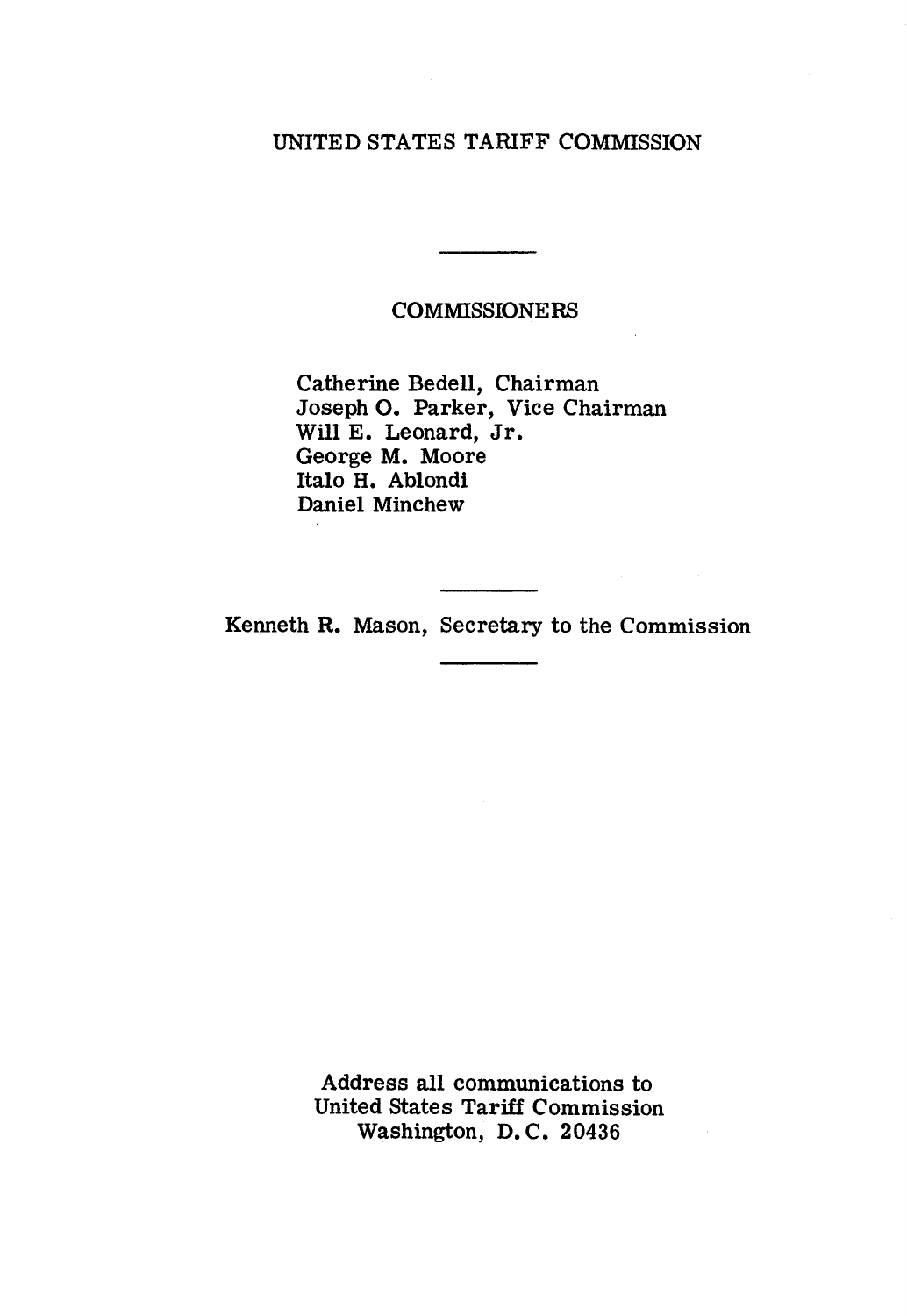#### United States Tariff Commission Washington, D.C. [AA1921-141]

### October 21, 1974

### Wrenches, Pliers, Screwdrivers, and Metal-cutting Snips and Shears from Japan'

Determination of No Injury or Likelihood Thereof or Prevention of Establishment.

The Treasury Department advised the Tariff Commissipn on July 19, 1974, that wrenches, pliers, screwdrivers, and metal-cutting snips and shears from Japan are being, or are likely to be, sold in the United States at less than fair value within the meaning of the Antidumping Act of 1921, as amended. In accordance with the requirements of section 20l(a) of the Antidumping Act (19 U.S.C. 160(a)), the Tariff Commission instituted investigation AA1921-141 to determine whether an industry in the United States is being or is likely to be injured, or is prevented from being established, by reason of the importation of such merchandise into the United States.

Notice of the institution of the investigation and of a public hearing to be held in connection therewith was published in the Federal Register of July 30, 1974 (39 F.R. 27614). The hearing was held during August 20-23, 1974.

In arriving at its determination, the Commission gave due consideration to all written submissions from interested parties, evidence adduced at the hearing, and all factual information obtained by the Commission's staff from questionnaires, personal interviews, and other sources.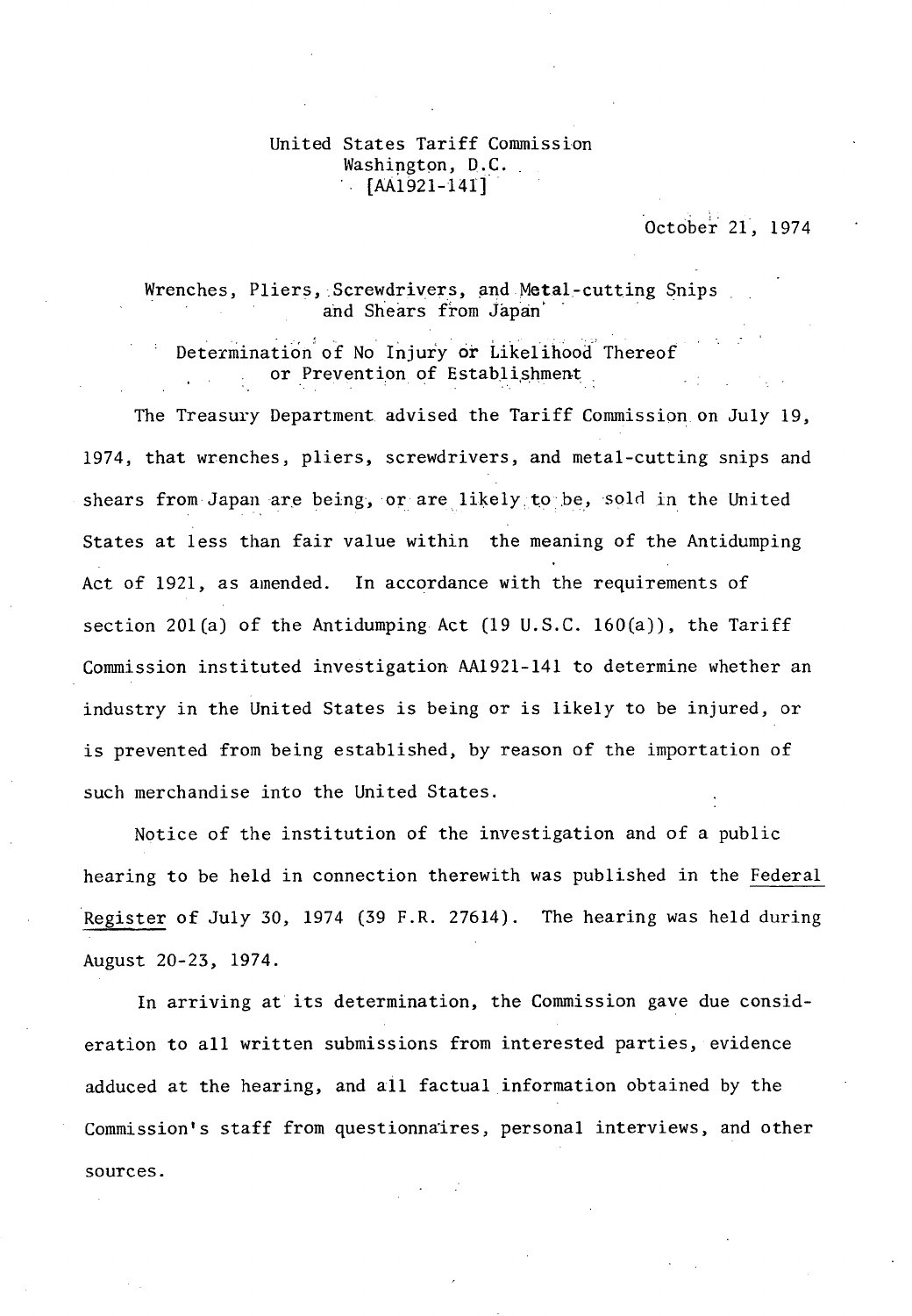On the basis of the investigation, the Commission 1/ has unanimously determined that an industry in the United States is not being injured or is not likely to be injured, or is not prevented from being established, by reason of the importation of wrenches, pliers, screwdrivers and metalcutting snips and shears from Japan that are being, or are likely to be, sold at less than fair value within the meaning of the Antidumping Act, 1921, as amended.

ķ.

!/ Commissioner Minchew did not participate in the decision.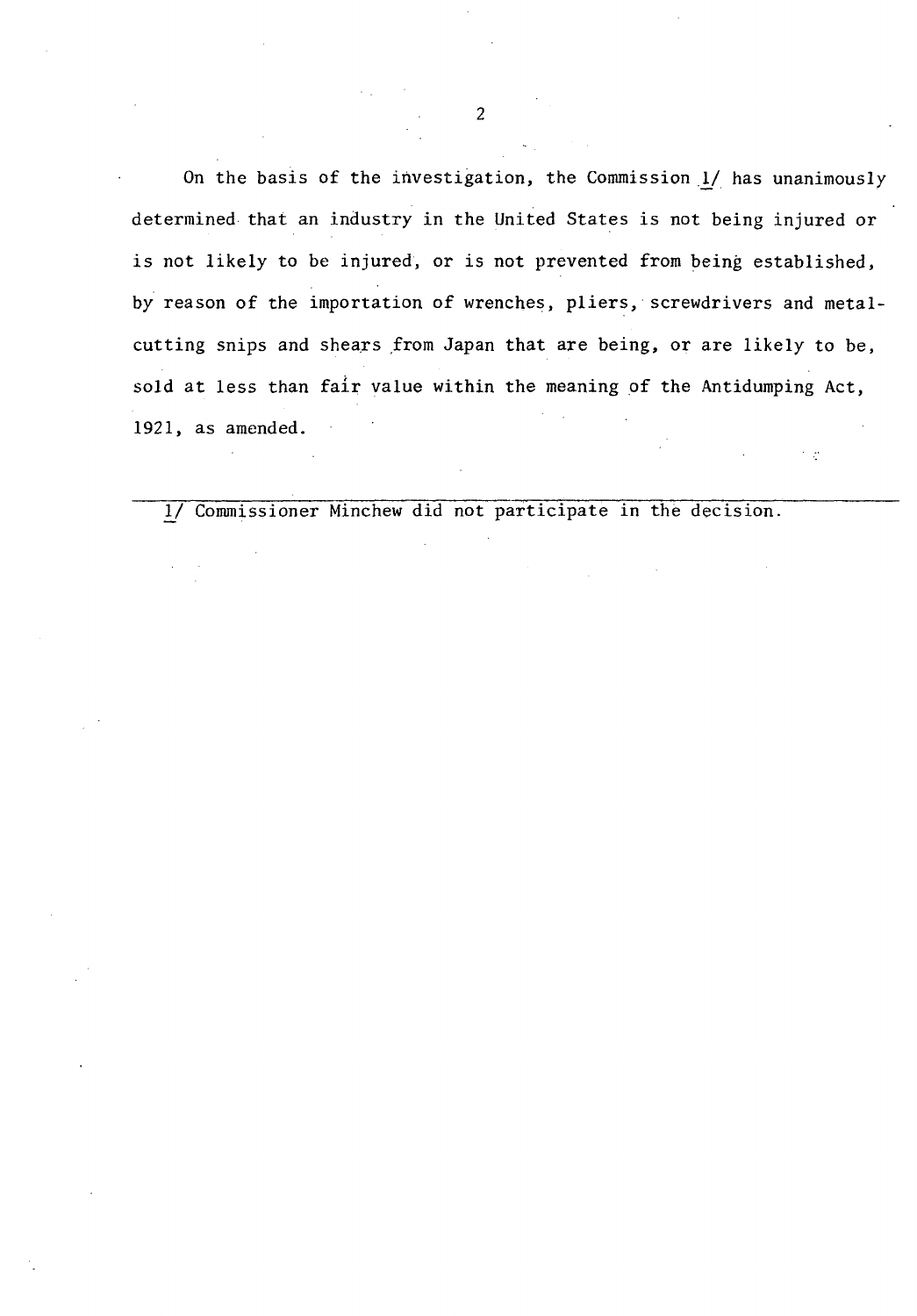Statement of Reasons for Negative Determination of Chairman Bedell, Vice Chairman Parker, and· Commissioners Moore and Ablondi

The Antidumping Act, 1921, as amended, requires that the Tariff Commission find two conditions satisfied before an affirmative determination can be made. First, there must be injury, or likelihood of injury, to an industry in the United States, or an industry in the United States must be prevented from being established. Second, such injury or likelihood of injury or prevention of establishment of an industry *!J* must be "by reason of" the importation into the United States of the class or kind of foreign merchandise which the Secretary of the Treasury has determined is being, or is likely to be, sold at less than fair value (LTFV).

On the basis of the investigation, we have determined that an industry in the United States is not being, nor is it likely to be, injured by reason *of* importation of wrenches, pliers, screwdrivers, and metal-cutting snips and shears from Japan found by the Secretary of the Treasury to have been sold or likely to be sold at LTFV within the meaning of the Antidumping Act, 1921, as amended.

The domestic industry of concern in this investigation consists of the facilities in the United States devoted to the production of wrenches, pliers, screwdrivers, and metal-cutting snips and shears. Such articles are produced at plants located throughout the United States. The domestic industry produces primarily forged tools, while the Japanese articles sold at less than fair value have been mostly cast or partly forged and cast.

Hand tools, including the types found by the Treasury to have been sold at less than fair value, are sold in the United States in several

Prevention of the establishment of an industry is not an issue in the instant case and will not be discussed further.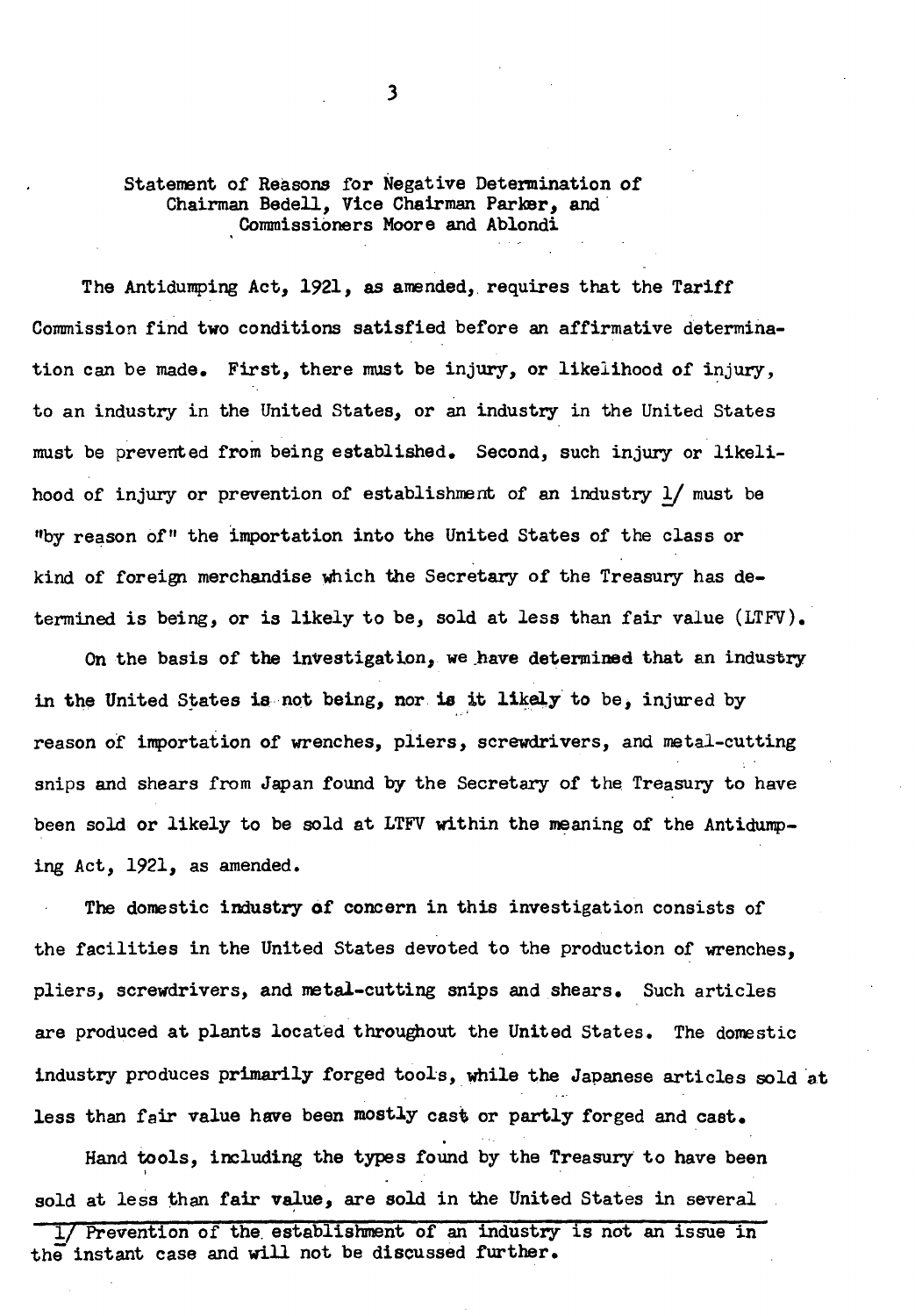differentiated markets--a market for higher priced, professional-quality tools of the types considered here serviced primarily by hardware stores; one for mid-priced, medium-quality tools serviced predominantly by department stores; and one for low-priced, low-quality tools serviced mostly by discount outlets, drug stores, and supermarkets. The bulk of the domestic tools (probably more than 75 percent) are sold in the market for professional tools, and most of the remainder in the market for medium-quality tools. In contrast, the Japanese tools sold at less than fair value are sold chiefly in the market for low-priced tools.

Sales of tools in department stores, drug stores, supermarkets, and discount outlets are a relatively recent development, in contrast with the more traditional hardware-store outlet. Sales in the newer outlets comprise the fastest growing segment of the market. Several importers are credited with the development of this market through such innovative marketing devices as racking a full line of tools in blistered cards, which at the time of its introduction was untried by domestic hand-tool .· ..... producers. The imported tools so marketed were generally of a lower quality and price than the traditional professional tools.

In the period of this investigation, the evidence indicates that the donestic industry has not been injured. Domestic shipments oi' the tools involved increased consistently, being about 39 percent greater in 1973 than in 1971. Exports of such tools by domestic producers increased from \$28 million in 1971 to \$37 million in 1973 and further to \$27 millior in the first half of  $197\mu$  (when they equalled imports). The increased demand for domestic products was reflected in higher unfilled orders,

 $\mathbf{h}$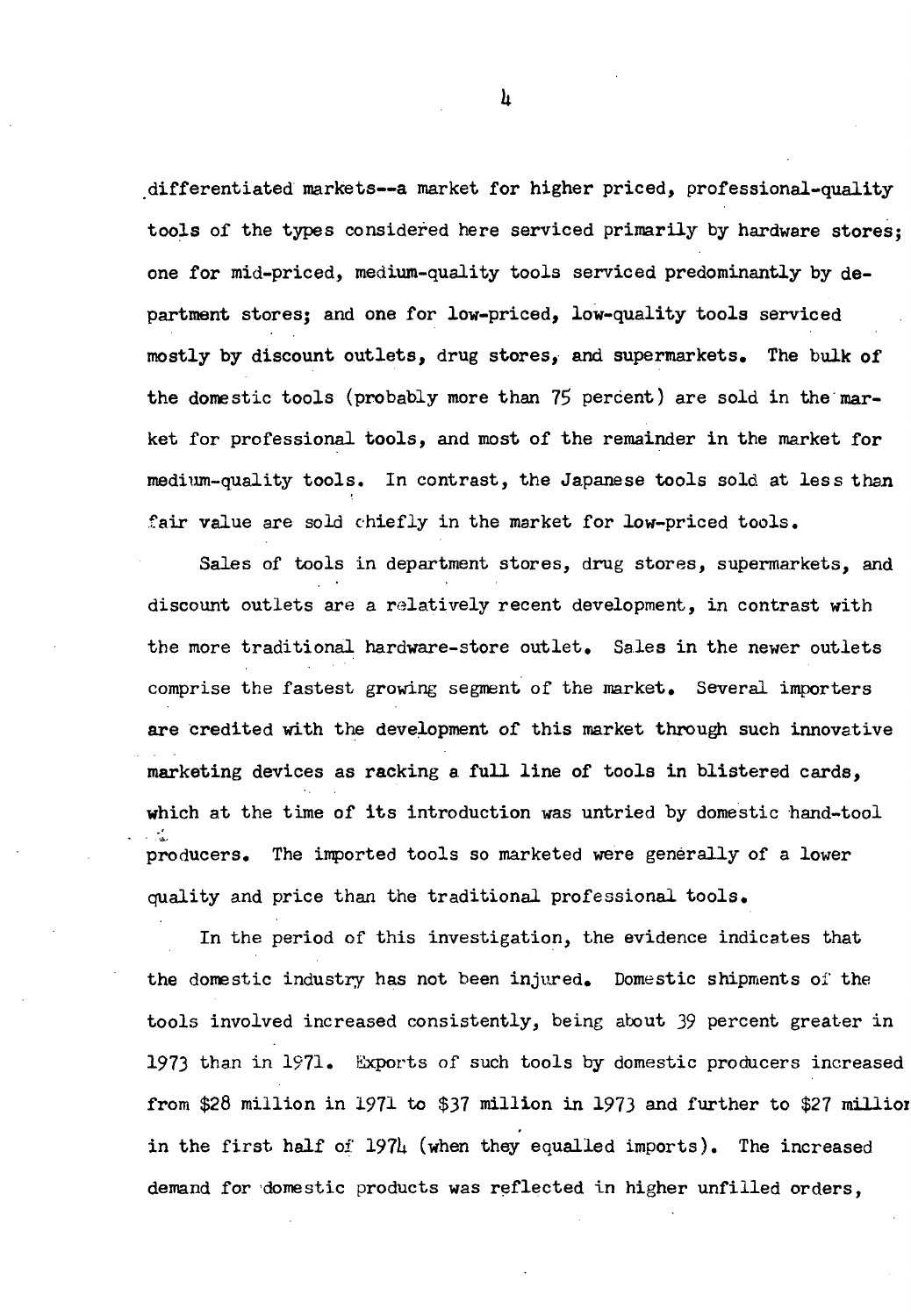which rose from an approximate 3 to  $\mu$  months backlog at year-end 1971 to  $5$  to 6 months at year-end 1973. There is no evidence of price depression during the period of sales at LTFV, and no evidence of price suppression with respect to wrenches, pliers, screwdrivers, and metalcutting snips and shears. The prices of these tools produced domestically rose in line with the Bureau of Labor Statistics index of all hand-tool prices. The average profitability of the domestic hand-tool industry was maintained during the period of this investigation,  $1971 - 73$ . To the extent that some domestic producers experienced reduced operating margins, these were found to be caused primarily by increases in raw material costs during the period or price controls, *and,* in one instance, by a prolonged strike. There was no evidence of causality between LTFV sales of hand tools from Japan at less than fair value and any decreased profit margins.

The evidence before the Commission indicates not only that the domestic industry has not been injured, but that there is no likelihood of injury with in the terms of the antidumping statute. Domestic shipments of hand tools were higher in the first half of 1974 than in the corresponding period of 1973, responding to increased domestic consumption. The prices of both the domestically produced and Japanese hand tools involved have continued to rise, but the prices of the Japanese articles have increased more steeply than those of the domestic. The steeper price increase for the Japanese articles appears to have resulted mostly from rapidly rising Japanese costs, as well as the changes in the dollaryen exchange rate.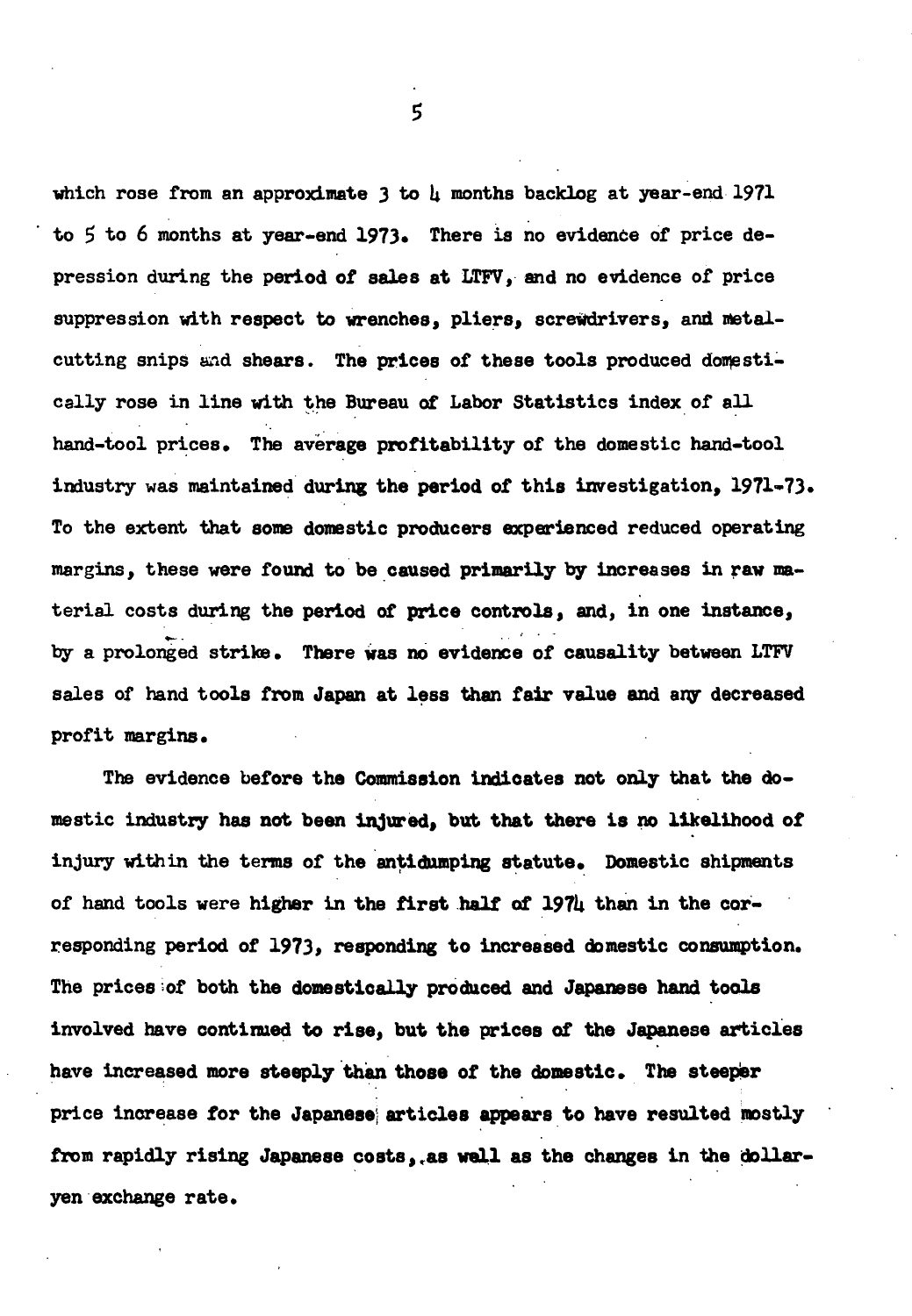Conclusion

· We conclude that an industry is not being injured or is not likely. to be injured by reason of the imports of wrenches, pliers, screwdrivers, and.wetal-outting snips and shears from Japan that are being, or likely. to be, sold at LTFV within the meaning of the Antidumping Act, 1921, as amended.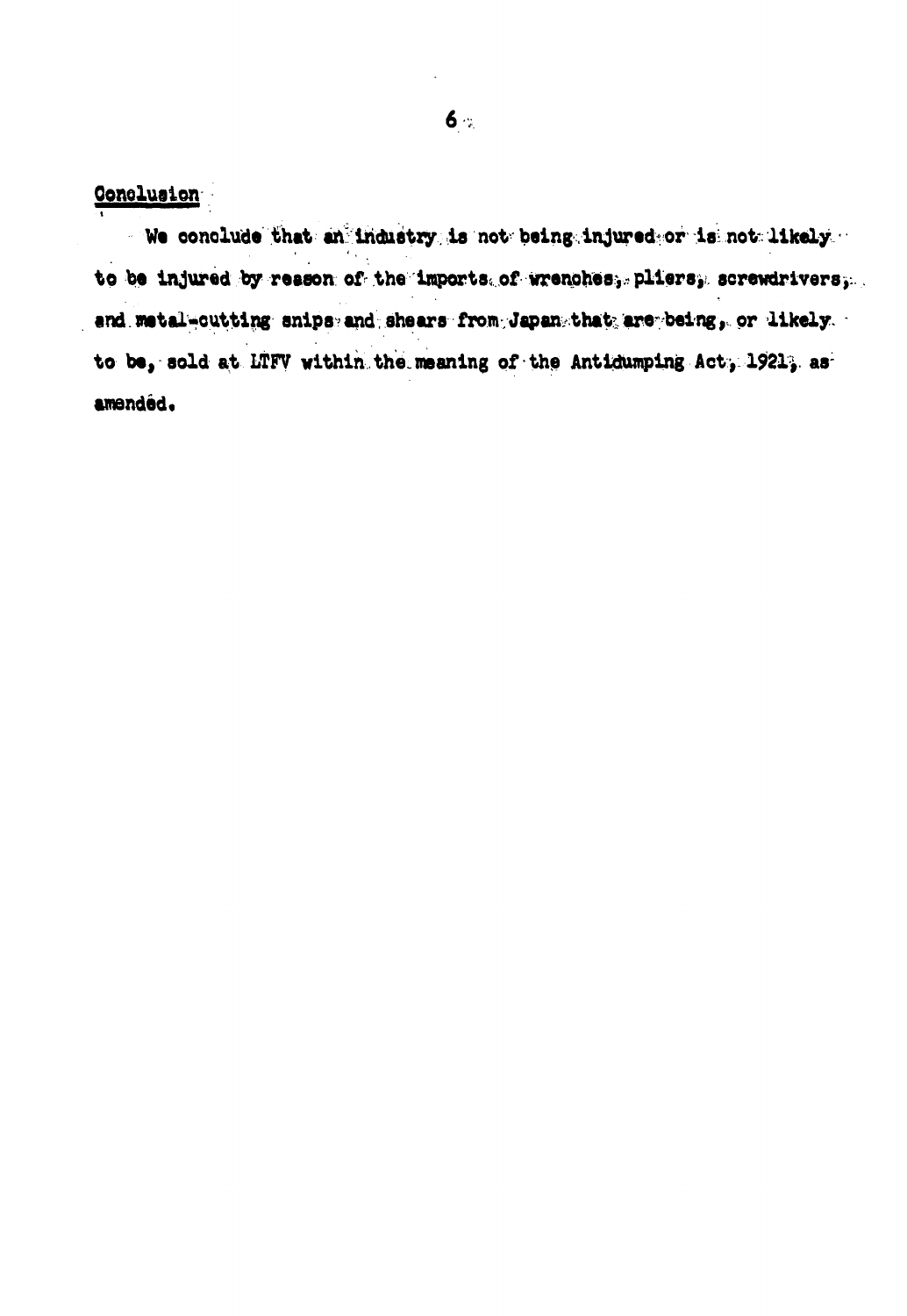### Statement of Reasons for Negative Determination of Commissioner Leonard

In my opinion, an industry in the United States is not being or is not likely to be injured by reason of the importation of wrenches; pliers, screwdrivers and metal-cutting snips and shears from Japan that are being, or are likely to be sold at less than fair value (LTFV) within the meaning of the Antidumping Act, 1921, as amended.  $\frac{1}{1}$ In reaching this determination, I have considered the most likely domestic industry to be affected by such imports to consist of all of the facilities in the United States engaged in the production of wrenches, pliers, screwdrivers and metal-cutting snips and shears (hereinafter referred to as "the specified hand tools"). Approximately 50 U.S. producers account for about 95 percent of total value of domestic shipments of these tools.

#### Different markets

The specified hand tools from Japan sold, or likely to be sold, at LTFV generally are manufactured by different processes and are designed for a specific market that is not fully serviced by the bulk of the domestic tools. The Japanese and domestic tools, in many cases, are not alike. The specified hand tool imports from Japan have been largely concentrated in the "do-it-yourself" household market which has not been supplied traditionally by U.S. producers. These tools are of lower quality and are relatively inexpensive.

1/ Prevention of the establishment of an industry is not an issue in the instant case.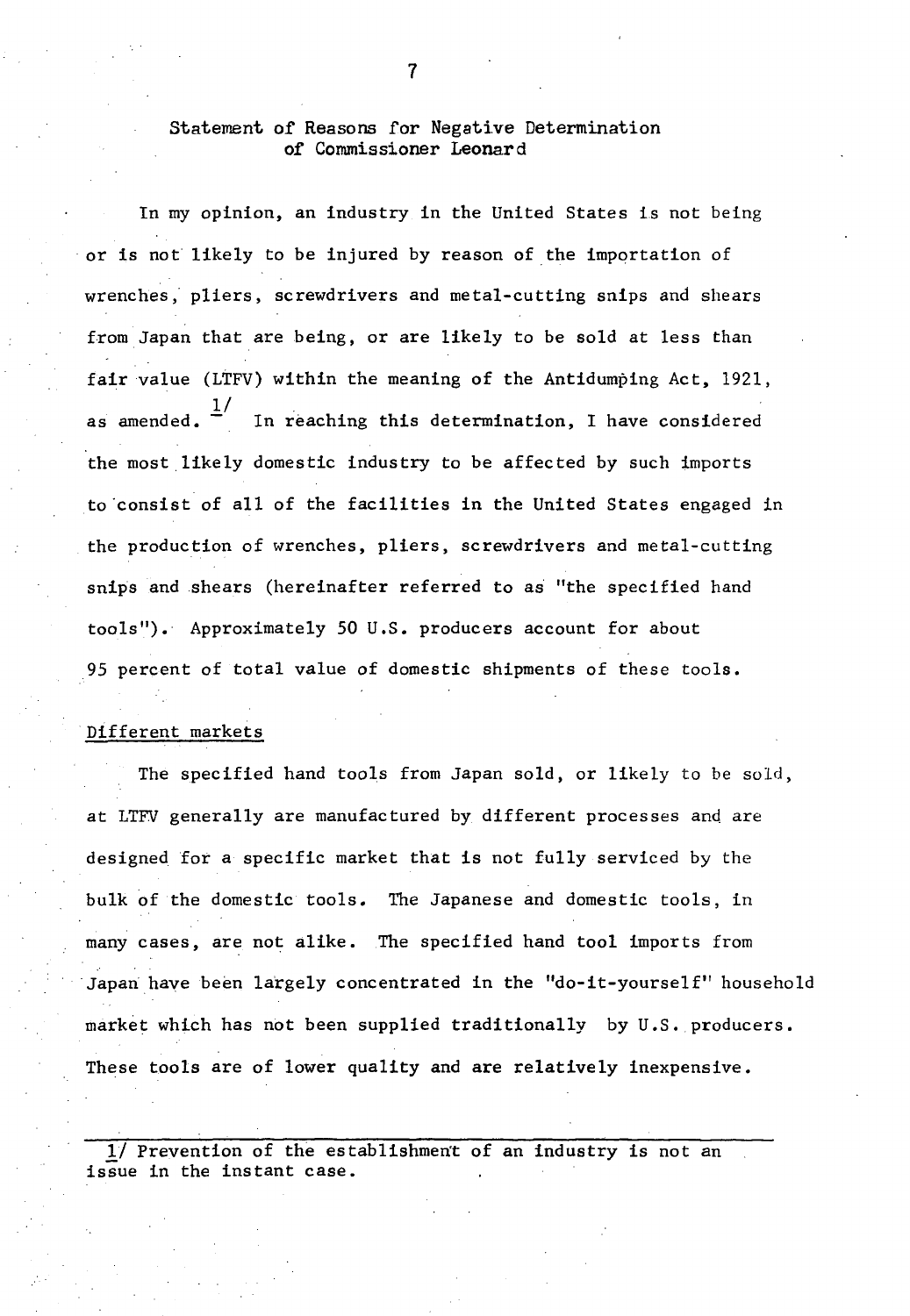Over 90 percent of the specified hand tools imported from Japan are distributed to the household market. This household market is serviced by retail outlets such as discount stores, supermarkets ·. '· and drug stores for sale to the occasional user or impulse buyer whose trade or profession does not involve the regular use of hand tools. This market is generally characterized by its demand for lower-priced hand tools.

Domestic manufacturers traditionally have produced the specified hand tools of high quality for professional use. The traditional markets for the bulk of the domestically produced specified hand tools are independent distributors who sell to hardware stores and g filosogi to department stores catering to tradesmen such as machinists, carpenters, plumbers, and general repairmen. In 1973, for example, over 75 percent of total domestic shipments were sold for such trade or professional use.  $\sim$  V  $\sim$   $\sim$   $\sim$ 

Moreover, domestic producers have alleged that they cannot manufacture profitably the lower quality, relatively inexpensive tools sold in the household market because of prevailing U.S. labor and materials costs. Distributors of the higher quality hand tools generally buy comparatively small quantities of tools of Japanese origin and then only to supplement domestic product lines or for  $\cdot$  . the purpose of providing tools for immediate delivery  $\frac{1}{x}$  when domestic hand tools are in short supply •.

<sup>1/</sup> The buildup of foreign supplies by domestic distributors of hand tools to insure immediate delivery is not typical of domestic versus foreign competitive situations. Generally, domestic products are relied upon for rapid delivery, and foreign goods require longer lead times.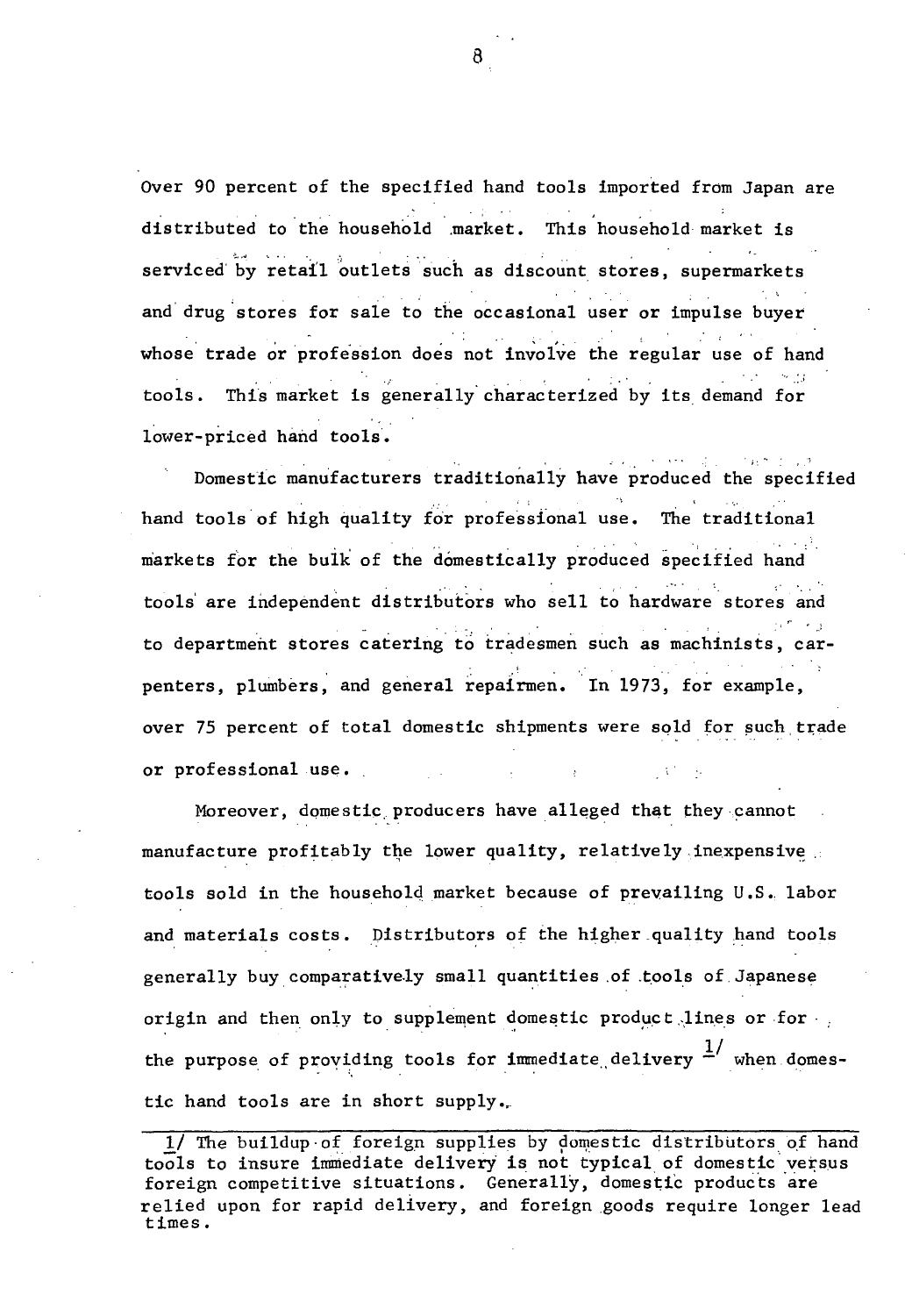#### No injury

Strong market demand for the specified hand tools of all qualities is illustrated by the increase in apparent domestic consumption over the period of 1970-1973. In dollar terms, overall domestic consumption of the tools covered by this investigation were <sup>66</sup> percent larger in 1973 than in 1970. Consumption of wrenches increased 76 percent;.pliers, 26 percent; screwdrivers, 64 percent; and metal-cutting snips and shears, 58 percent. Domestic shipments of the specified hand tools rose because of increased demand. Domestic shipments of wrenches increased 66 percent; pliers, 31 percent; screwdrivers, 66 percent; and metal-cutting snips and shears, 52 percent. Thus, the increase over the period 1970-73 of domestic shipments of the specified hand tools was similar to the increase in total consumption. Imports took a slightly larger share of consumption during this time, and whatever increase imports were able to register in their share of the market seems to have been due to the inability of the domestic producers to satisfy the increased demand.

Unfilled domestic orders for each type of tool increased in 1972 and, with the exception of screwdrivers, again in 1973. Inventories of domestic producers began to decline in 1973 as compared with 1972. The combined effect of increased shipments, increased backlogs of unfilled orders reported to the Commission by producers (confirming the claims of qistributors), declining inventories and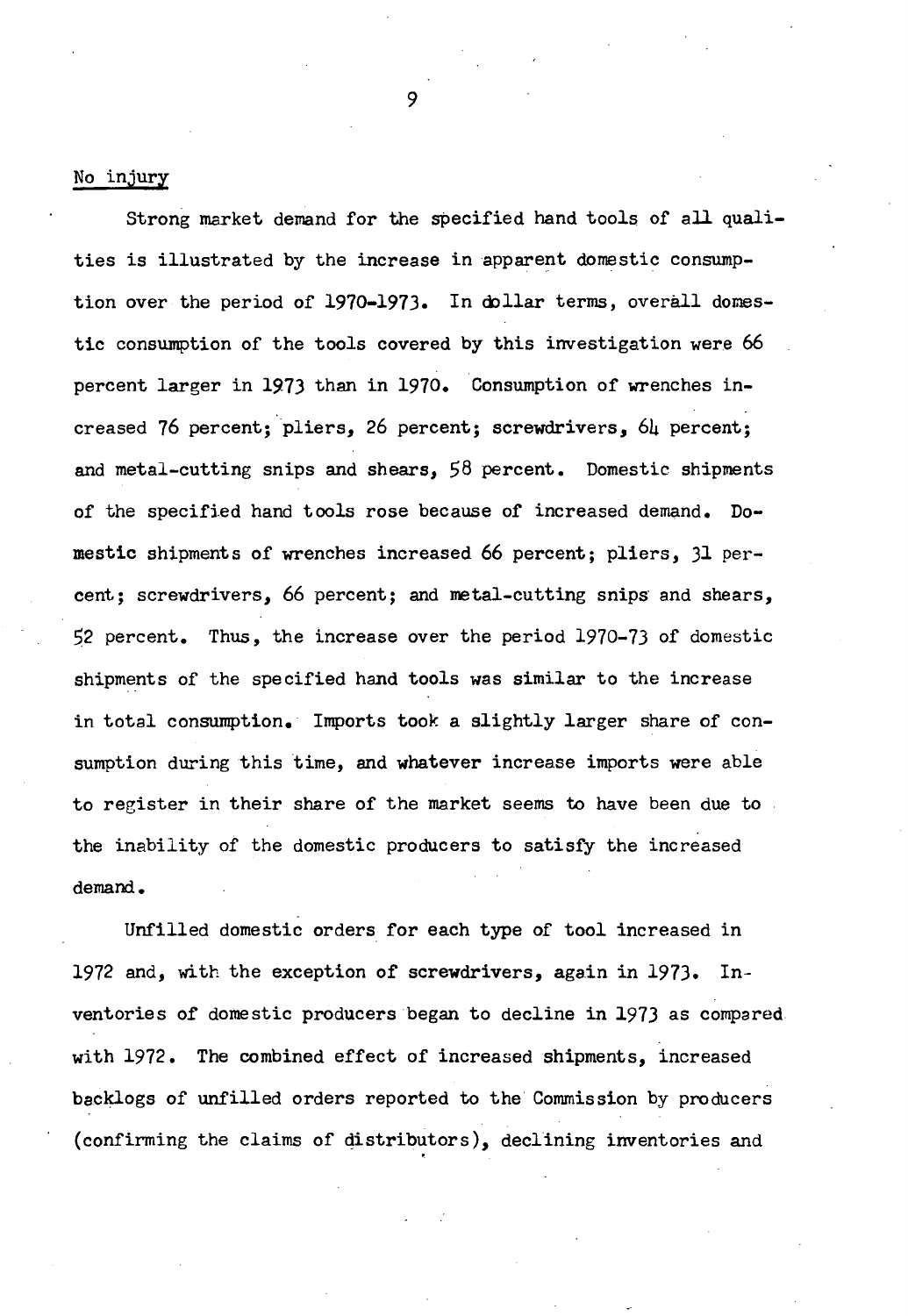temporary shortages of component materials during 1973-74 resulted in lengthened delivery times for the specified domestic hand tools and contributed to the demand for imported tools.

During the 1970-1973 period, U.S. exports of all these tools increased by about 44 percent. Exports exceeded imports in 1970 and 1971 and again during the first 6 months of 1974. Due to the increase in demand for the specified hand tools, domestic producers have enlarged existing production facilities, undertaken new plant construction, and registered increases in manhours of productionrelated workers for the years. 1972 and 1973.

There has been no price depression, as prices of the specified domestic hand tools generally rose between 1971 and 1974. Similarly,  $1/$ there appears to be no evidence of price suppression.  $\dot{f}$  Prices for all industrial commodities advanced 7.9·percent from 1971 through 1973, with price advances for all hand tools averaging 8.7 percent. In such a situation, it is difficult to conceive of any price suppression.

The lack of injury to the domestic industry is also reflected in its financial experience.. As a share of net sales, net operating

 $\frac{1}{1}$  For a discussion of price depression; and price suppression, see: Metal Punching Machines, Single-End Type, Manually Operate Metal Punching Machines, Single-End Type, Manually Operated, from Japan . . . Investigation No. AA19214133 Under the Antidumping Act,  $1921$ , as Amended, TC Publication,  $640$ ; 1974, pp. 5-6.

 $^{\circ}10$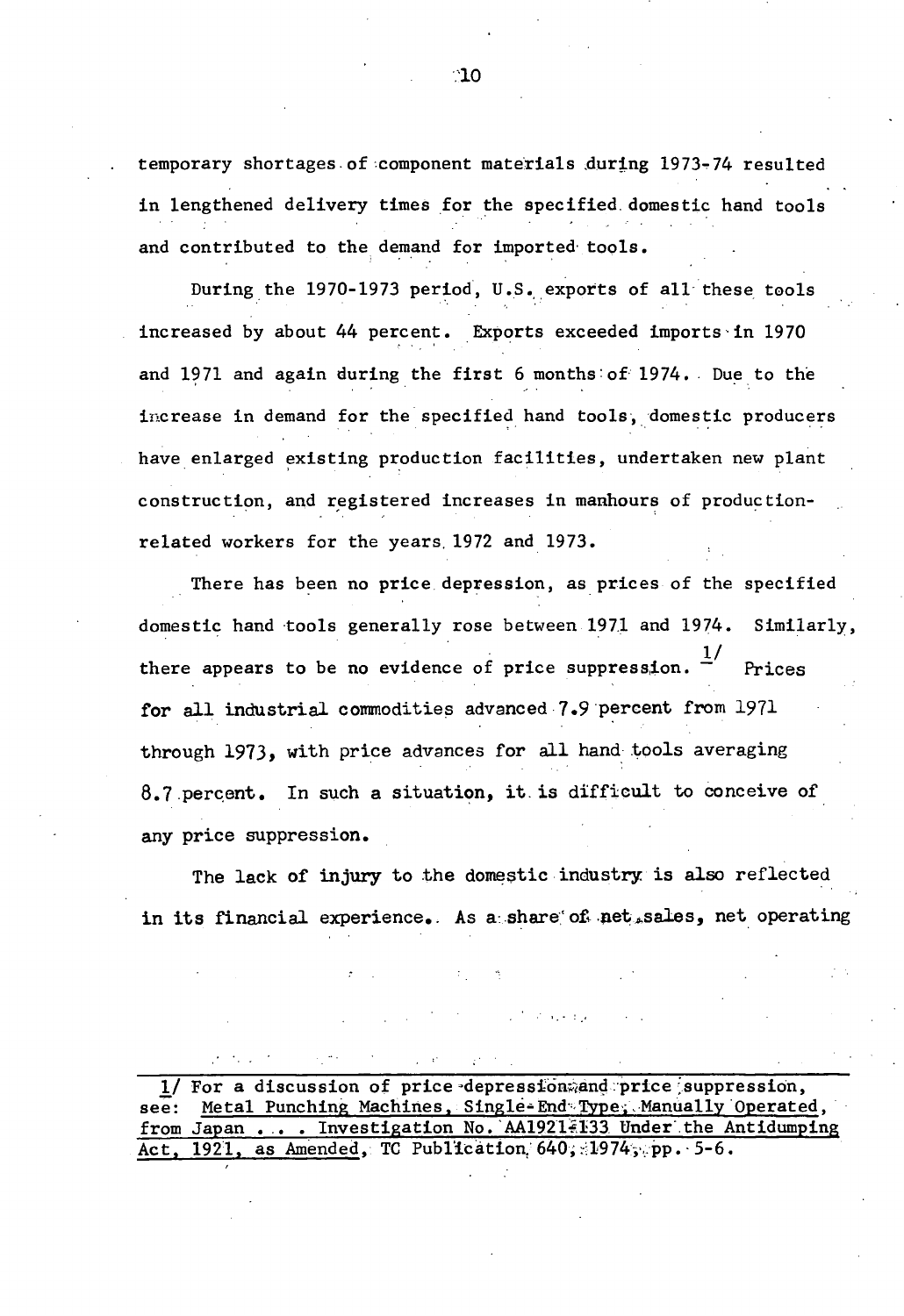profits of the domestic manufacturers where the specified hand tools were produced averaged 11.8 percent in 1971, 12 .9 percent in 1972, and 11.8 percent in 1973. Although profits in 1973 failed to increase·'with increased sales, rising material costs and price control regulation were at least in part responsible for the reduction. For the period 1971-1973, the operating profit ratios for the domestic manufacturers of the specified hand tools were equal to or better than other U.S. industries.

#### No likelihood of injury

For there *to* be likelihood of injury, there. must be a realistic connection between a situation that presently exists and what will probably happen should the present situation continue. A trend that indicates future injury must be shown. Given the evidence developed in this investigation, such a connection, such a trend, cannot be made. It would be a flight of fancy to forecast injury *to* the domestic industry in the future based upon the information at hand.

Demand for the specified hand tools as measured by apparent domestic consumption continued to increase in the first half of 1974 as compared with the first half of 1973, and so did domestic shipments. Prices of both the specified domestic and Japanese hand tools have continued to increase. The two currency revaluations affecting the relationship between the dollar and the yen and